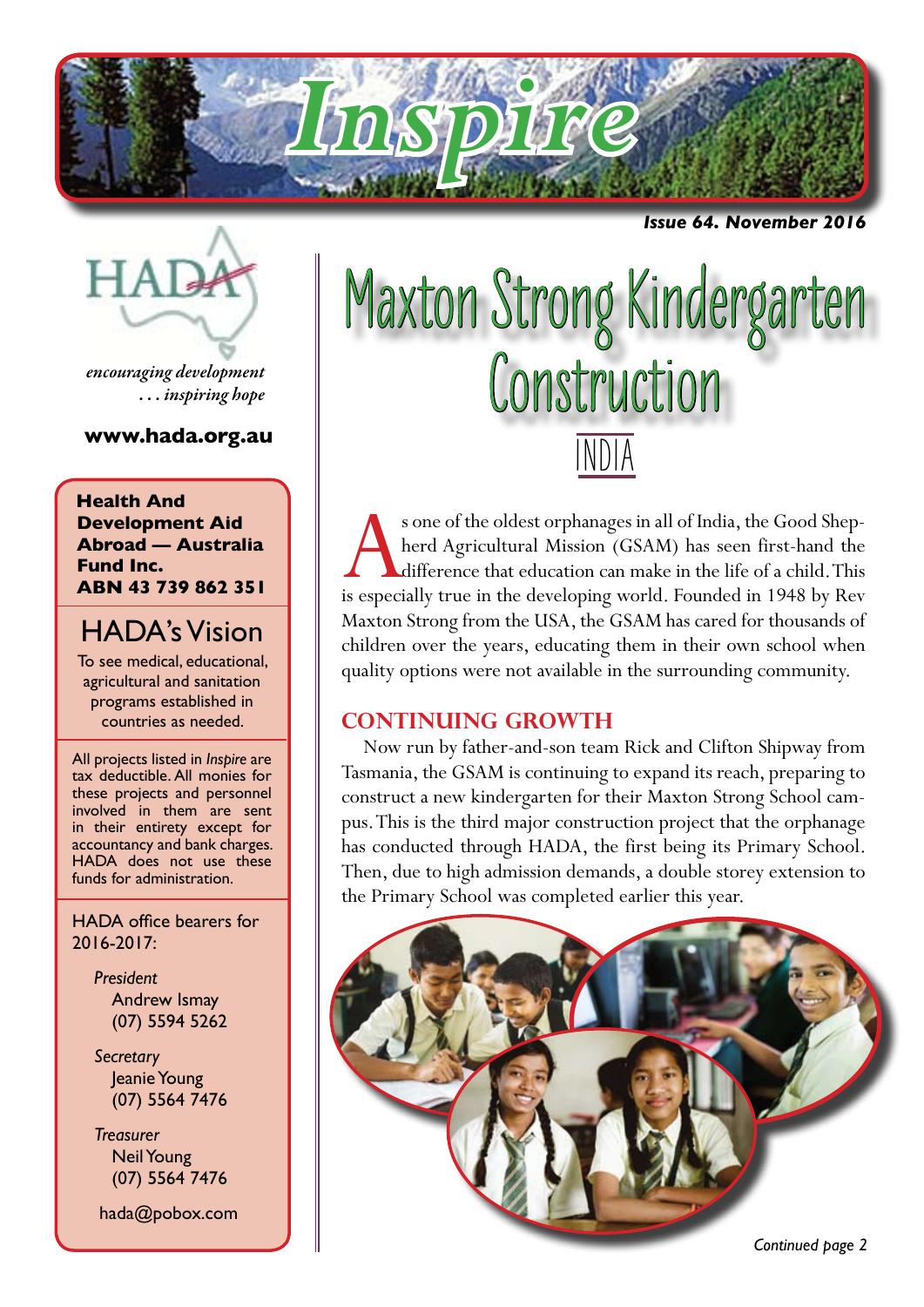

#### rooms, two toilet blocks, storage rooms, a staff room and an office make up the bulk of the concept.

Construction is expected to start in early 2018 with the project being completed within a year. At this time, the Good Shepherd Agricultural Mission is looking for your help to make this happen. It is a big dream but one that will widen the GSAM's impact for generations to come. It will also add value to the

#### **NEW KINDERGARTEN**

The new kindergarten will accommodate up to 240 students each year, offering them a positive environment as they begin their education. But this facility will be more than just a building. It will be a chance to grow both mentally and spiritually as students undergo holistic teaching.

The new kindergarten is already in the process of being designed. Unlike the current facility that has cramped, poorly-lit classes in hot, airless rooms, the new space will feature large open spaces with lots of light, as well as a covered play area and high ceilings to keep away the summer heat. Eight classcommunity, improve learning conditions, and provide another step toward self-sufficiency for this vibrant and dedicated organisation.

#### **AIMING FOR SELF-SUFFICIENCY**

And it's not just the students who will benefit from the new construction. The additional admissions received from community students will help to generate income for the orphanage itself, pushing the Good Shepherd Agricultural Mission closer to its goal of complete self-sufficiency.

To see how you can be a part of this project visit HADA's website for more details.

*~ Clifton Shipway*



In May of this year I visited<br>the NOOR Eye Hospital in<br>Kabul. NOOR is an acronym<br>for National Organisation for n May of this year I visited the NOOR Eye Hospital in Kabul. NOOR is an acronym Ophthalmic Rehabilitation and the hospital is well known and respected throughout the country. The project manager was very generous with his time and explained how the hospital functions, its challenges and successes.

He then took me on a tour of the hospital to see firsthand what takes place.

#### **TRAINING**

NOOR is a training and treatment facility. For a developing country, it is very impressive, and employs 75 Afghan staff. It is a very busy place with hundreds



of people being treated every day. Each department leader explained to me what takes place as I looked on. Of particular interest is the Ophthalmic Technical Training Program (OTTP). The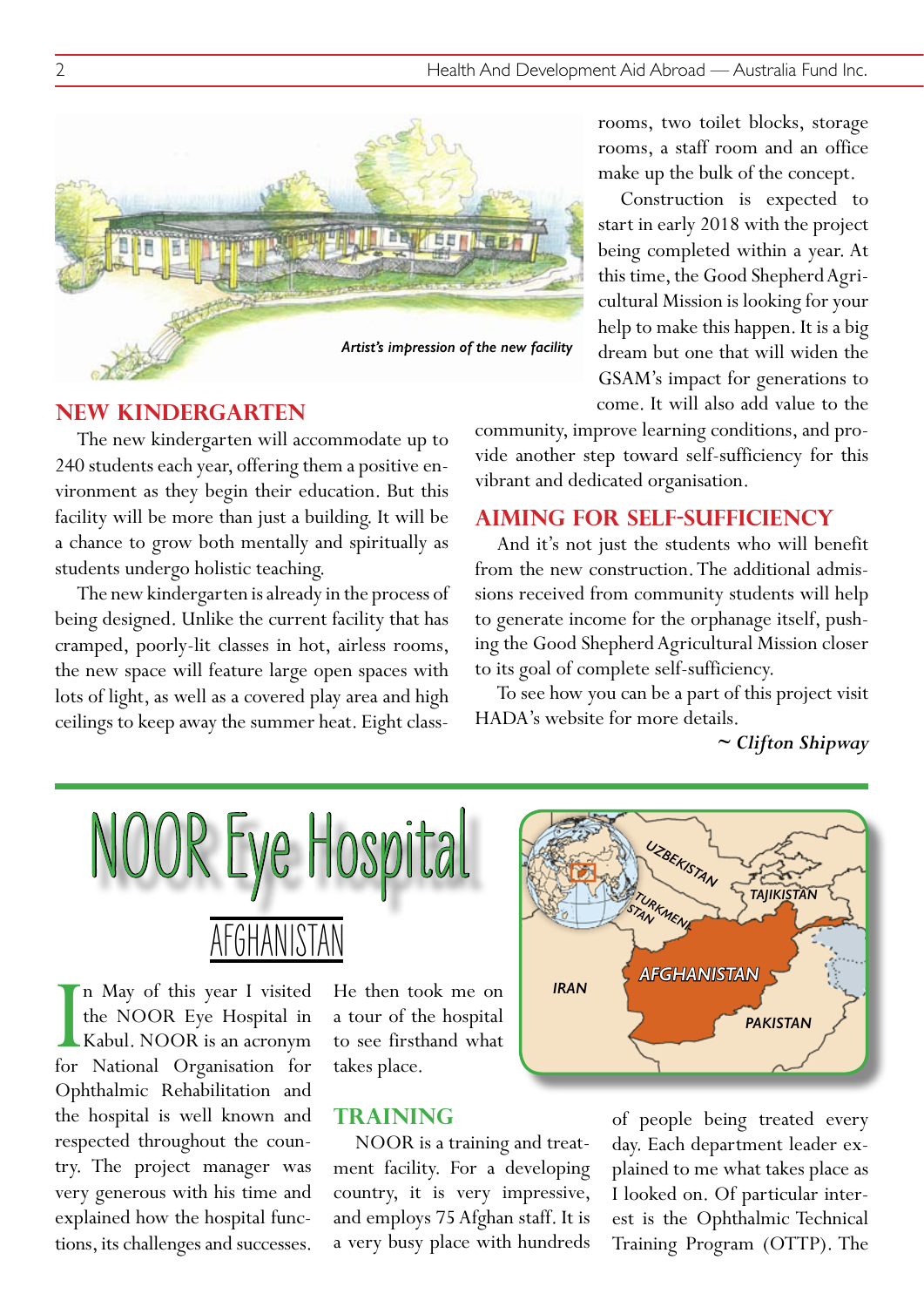OTTP runs over two years and to get a good spread of services, the entrance exam is held in the provinces rather than just in the capital. This is the best way of getting Ophthalmic Technicians returning to their home communities to provide eye care services in regional areas.

## **TREATMENT**

I watched as eyes were being examined and diagnoses made (mostly cataracts). There is a glasses frame shop where patients can choose from a limited range the style they prefer. The pharmacy makes up the prescriptions for eye-drops and ointments. After donning appropriate gown, gloves and cap I got to watch as surgeons tenderly operated on the eyes of a three-year-old boy.

The Project Manager is very appreciative of the help HADA provides for the ongoing service the hospital offers to his people.

#### **THE PROBLEM**

Afghanistan has the second highest blindness rate in the world. Here is what the World Health Organisation has to say:

*ed that over 400,000 people are blind and about 1.5 million are visually impaired. However, if proper eye care facilities were established and maintained, about 80% of blindness is avoidable. Every year, around 25,000 Afghans lose their vision in one eye, a condition mostly affecting females. Cataracts remain the main cause of blindness at 60%. Cataracts can be operated on through a simple procedure in outpatient clinics, for a cost as low as \$52. At present, Afghanistan has a huge backlog of over 200,000 cases of cataracts mainly in the rural areas. Only 15,000 cataract surgeries are performed annually; this is much less than the incidence rate of the disease. Injuries are also one of the common causes of blindness in Afghanistan.*

*In Afghanistan, it is estimat-*

#### **EXPERIENCE GAINED**

This year the OTTP graduated 15 Ophthalmic Technicians from the various provinces. Among these graduates, four came from the province of Ghor in the centre of Afghanistan. This is one of the poorest rural areas in the country. There are no eye health facilities and the people have a lot of eye problems. In August, the NOOR program ran an eye camp in this region which was attended by

these four Ophthalmic Technicians. It was good experience for them and a very beneficial program for the people. More than 1400 patients were examined and over 100 eye surgeries took place, and these OTs had an important role to play.

#### **VISION RESTORED**

One day, during the eye camp, some close relatives of one the OTs, Hussain, came to have their eyes checked. Hussain found that one of them had a cataract on her left eye and needed surgery. He convinced her to have the operation. After it, she had good vision and was very grateful and asked us, "What should I do after you leave here? If it is possible, please open an eye clinic here and let Hussain work here as a specialist to help our people with eye problems".

For those providing the training, this kind of response is very encouraging. They know they are meeting a very real need, and yet realise much more could be done if more resources were available.

*~ Brian Allbutt*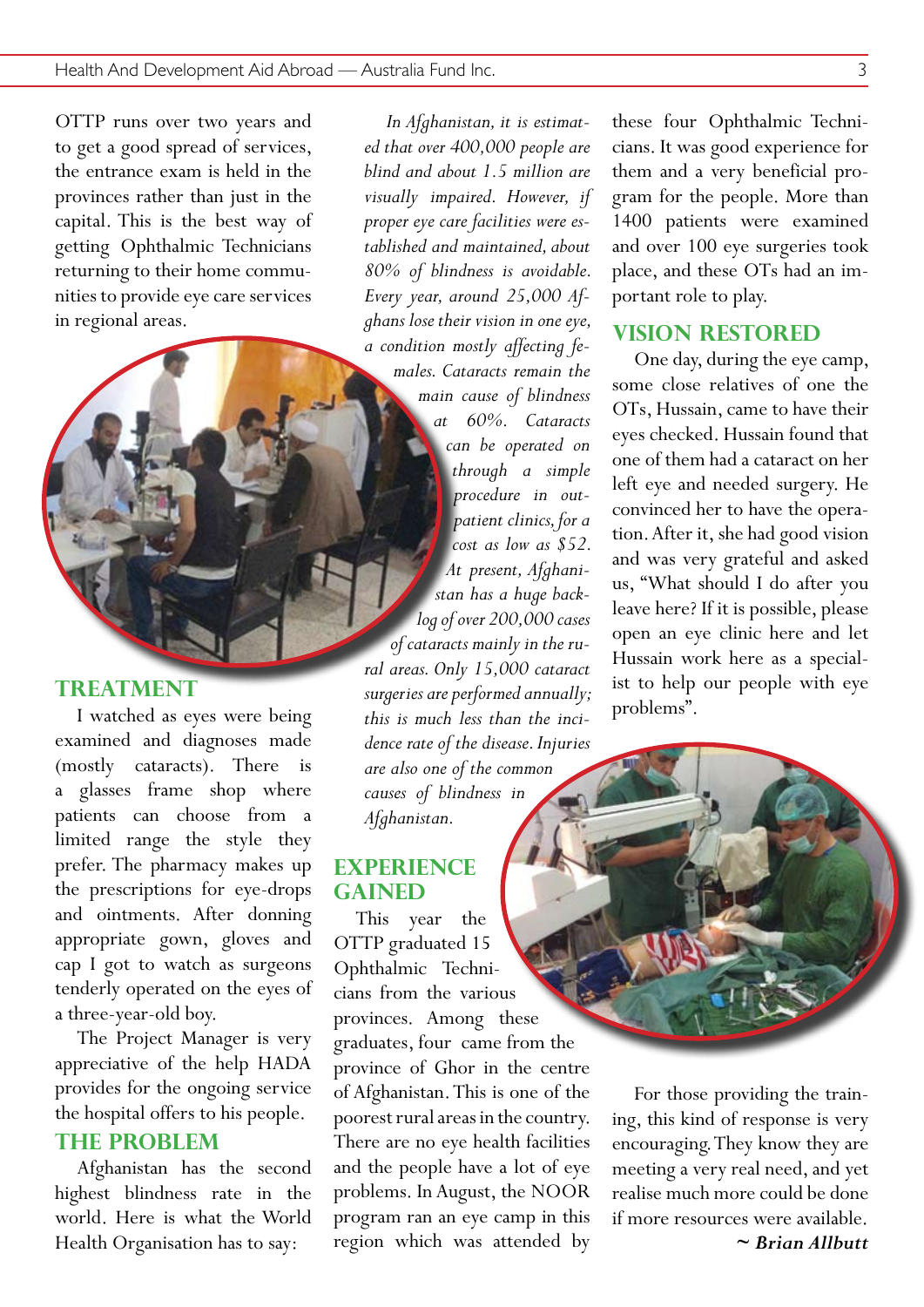## Mustard Seeds Projects BURUNDI

In the heart of Africa lies Burundi, a land-locked<br>country one-third the size of Tasmania with a<br>population of more than 10 million people. It<br>is among the five poorest nations in the world with n the heart of Africa lies Burundi, a land-locked country one-third the size of Tasmania with a population of more than 10 million people. It an average annual income per head of population of around AU\$390. Burundi, like many other former colonies, has a history of social upheaval, poverty and struggle, which has been a feature of life since independence (1962). There is a huge divide between the rich and the poor with the latter struggling daily to find enough food to survive. Much of their struggle can be attributed to a shaky democracy, the class system and an existing tribal divide. The people are hungry for knowledge and practical leadership and the simplest idea or process is embraced with

unimaginable enthusiasm.

## **LAND OF OPPORTUNITY**

I consider Burundi as a land of opportunity. If you have a desire to do something for humanity, regardless of your calling, you will find it there. The nation desperately needs many more "mustard seeds" to be imbedded in its fertile environment.

Mustard Seeds Projects – Burundi, is an incorporated body under Burundian Law. The board consists of eight members, seven of which are well educated and influential community leaders. Its aim is to empower the poor by building model agricultural, manufacturing and social enterprises, which can be replicated by individuals, families or community groups. The initial projects include



meat chicken farming, biogas production, cropping, fish farming and stock feed manufacturing from cropping waste.

## **POTENTIAL RECOGNISED**

The production of biogas using cow manure and other vegetative materials has sparked huge in-

> terest and enthusiasm from our village, Gesenyi, right up to the president and other members of the government. The potential of the process is huge, providing a clean and affordable source of cooking fuel. Currently charcoal is the main source used, and it is dirty, causes pollution, and is expensive. Different capacity systems are being designed to cater for different levels of need. The intention is to assist the poorest in

the community by providing the necessary materials to build a family unit. Recipients of the program will repay the support given by making surplus gas available for sale to other families who can afford to pay or trade for it.

A commercial project is on the drawing board by a local businessman who has a large cattle herd and a philanthropic heart to aid his local people.

*~ Des Willmott*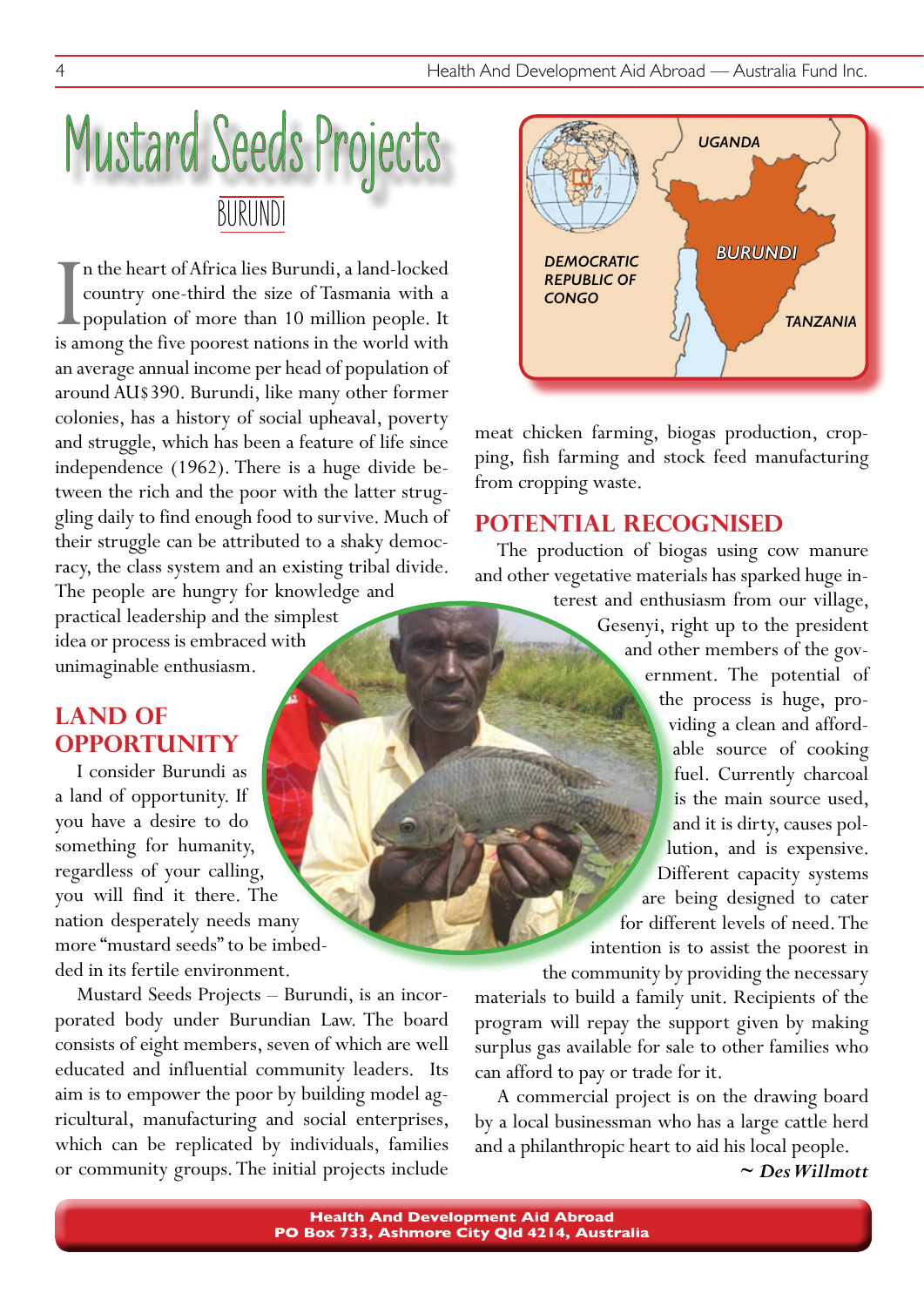

## **Current HADA Projects**

**All projects listed are approved for tax deductibility**

**Please visit the HADA Website www.hada.org.au**

#### *AFGHANISTAN*

#### **NOOR-Ophthalmic Technician Training Program**

Manager: Liz Green

• Providing training for the treatment of eye conditions [AFG-010]

#### *AFRICA and ASIA*

#### **Medical Training in Africa and Asia**

Manager: Dr Judith Goh

• Training African and Asian doctors in treating women with genital tract fistula [AFR-010]

#### **Library Aid International Inc**

Manager: Peter Cunningham

• Providing books for schools. [AFR-011]

#### *BANGLADESH*

#### **New Hope Ministry Bangladesh Trust**

Manager: Warwick Lloyd

- Rural project to help orphanage self-sufficiency [BGD-010]
- Multi-Purpose Educational Buildings in Bangladesh [BGD-012]

#### *BURUNDI*

**Mustard Seeds Projects**

- Manager: Des Willmott • Meat chickens, fish farming and
- biogas projects [BDI-010]

#### *CAMBODIA*

#### **Siem Reap**

Manager: Jonathan and Heleen **Wolters** 

- • **Bridge of Hope**: Working with families and communities to prevent children at risk becoming street children (or sold/ending up in prostitution). [KHM-010]
- Family Sponsorship [KHM-018]

#### **Good Neighbours Pre-School** Manager: HyangSuk Lee [KHM-017]

• A pre-school for disadvantaged children. [KHM-013]

#### *CHINA*

#### **Hope Of Tomorrow**

Managers: Daniel and Irene Kim [CHN-014]

• Giving hope to the blind [CHN-013]

#### *INDIA*

#### **Maxton Strong Orphanage School, Banbassa**

Manager: Rick Shipway [IND-014] Manager: Clifton Shipway [IND-015]

• Kindergarten Construction: to provide suitable education facilities for early learners [IND-017]

#### *IRAQ*

#### **Sulaymaniyah, Kurdistan Optician Training Centre** [IRQ-010]

• Apprenticeship program for opticians

#### *KAZAKHSTAN*

#### **HADA, Astana**

Manager: David Pichotta [KAZ-013]

- Alcoholism: Education, literature, and support groups for alcoholics and their families. [KAZ-010]
- Open Doors Community Centre: a place to gain employable skills and life skills for young adults, couples and parents. [KAZ-011]
- Valueology: assisting schools by providing materials, and teaching values to teenagers. [KAZ-012

#### *MONGOLIA*

#### **Good Neighbor Society, Ulaanbaatar**

Manager: WooYoung Kim

• Family Development Program [MNG-010]

**Good Neighbour Society — Mobile Drop-in Centre**

Manager: Corrie van der Esch [MNG-019]

• Assist homeless people in Ulaanbaatar [MNG-018]

#### *NEPAL*

**ACN Health Promotion** [NPL-012] Manager: Dr Julie Lincoln [NPL-011]

• Providing access to safe drinking water and toilets, improve knowledge of hygiene/sanitation, nutrition and preventable diseases.

#### *SIERRA LEONE*

#### **Syke Street School**

Manager: Themi Adamopoulo

• Providing school canteen, medical clinic, and toilets [SLE-010]

#### **Waterloo School**

• Teacher Training and Placement, and Amputee Clinic [SLE-011]

#### **PK4A Orphanages Development**  [SLE-012]

Building orphanages to create a positive, loving environment for abandoned and neglected children.

#### *SOUTH AFRICA*

#### **My Father's House Worcester**

Manager: Jan Buchanan [ZAF-011]

• A Community Centre for vulnerable teenagers [ZAF-010]

#### *UGANDA*

#### **100% Hope**

Manager: Trishelle Sayuuni [UGA-014]

- 100% Hope Educate: building a school. [UGA- 011]
- 100% Hope Medical Clinic: providing healthcare for children and pregnant women. [UGA-013]
- 100% Hope Homes: giving children from remote areas acces to education [UGA-015]

#### **Grace Care Child Program**

Manager: Emmanuel Kanuli

• To build classrooms for orphaned/ disadvantaged children [UGA-020]

#### *ZAMBIA*

#### **Oasis Care Project, Ndola**

Manager: Lainah Phiri [ZMB-013]

- Market garden for orphanage [ZMB-010]
- Gardeners: Benson and Alison [ZMB-012]

#### *DISASTER RELIEF*

- • Bangladesh floods [DIS-000]
- • Syrian Refugees [DIS-010]

#### *WHERE MOST NEEDED*

[WMN-010] The board will allocate these funds to projects in most need.